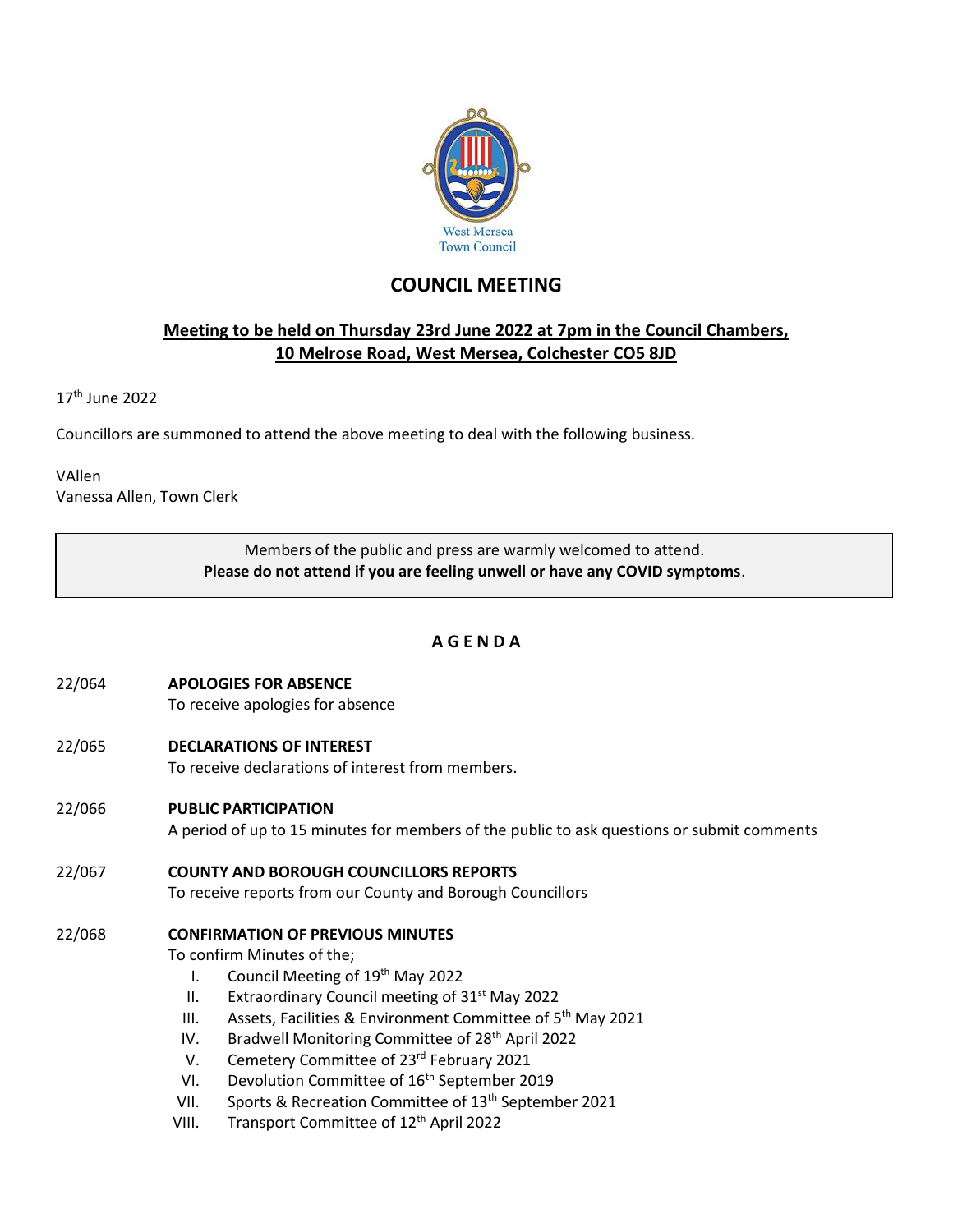### 22/069 **APPROVAL OF PAYMENTS**

To approve payments made and to be made

#### 22/070 **FINANCIAL YEAR 1 APRIL 2021 TO 31 MARCH 2022**

- I. To approve Section 1 of the Annual Governance Statement 2021/22
- II. To approve Section 2 pf the Annual Governance Statement 2021/22
- III. To note the Internal Auditor report to year end 31 March 2022 and to consider recommendations

#### 22/071 **INTERNAL AUDITOR**

To approve appointment of internal auditor Jan Stobart for the financial year 22/23 at a cost of £450

#### 22/072 **TERMS OF REFERENCE**

To confirm Committee Terms of Reference;

- I. Environment & Community Services Committee
- II. Finance and Strategy Committee
- III. Planning Committee

#### 22/073 **PARKING WORKING GROUP**

- To receive the draft application for a Traffic Regulation Order
- To approve the specific proposals by the Parking Working Group and give authority to the Chair of the Working Group to enter discussions with NEPP and to make any amendments in line with the proposals outlined

#### 22/074 **BOARDWALK**

- To agree to contract an environmental consultant for works to Boardwalk, approx. £4000
- To agree MMO Licence application costs of approx. £4000

#### 22/075 **CHANGING PLACES**

To receive an update from Councillor Weaver

## 22/076 **QUEENS PLATINUM JUBILEE**

To receive an update from Councillor Weaver

## 22/077 **CALC**

To receive an update from Councillor Akker

## 22/078 **COLCHESTER LOCAL PLAN & WEST MERSEA NEIGHBOURHOOD PLAN**

- To note the Council submitted a statement to CBC in support of the Local Plan Section 2
- To note that at the Local Plan Committee meeting held on 13th June the Local Plan was recommended for adoption and will go to full Council for decision in July
- It was also confirmed at the meeting that the Neighbourhood Plan had their approval and was formally adopted by CBC

## 22/079 **AMENDMENT TO STANDING ORDERS**

STANDING ORDER 5 (e), to include an additional sentence; "No Councillor may stand for more than two successive years as Chairman."

## 22/080 **PLAYPARK INSPECTIONS**

To note and consider ROSPA annual play park inspection reports and Colchester Borough Council quarterly inspection reports